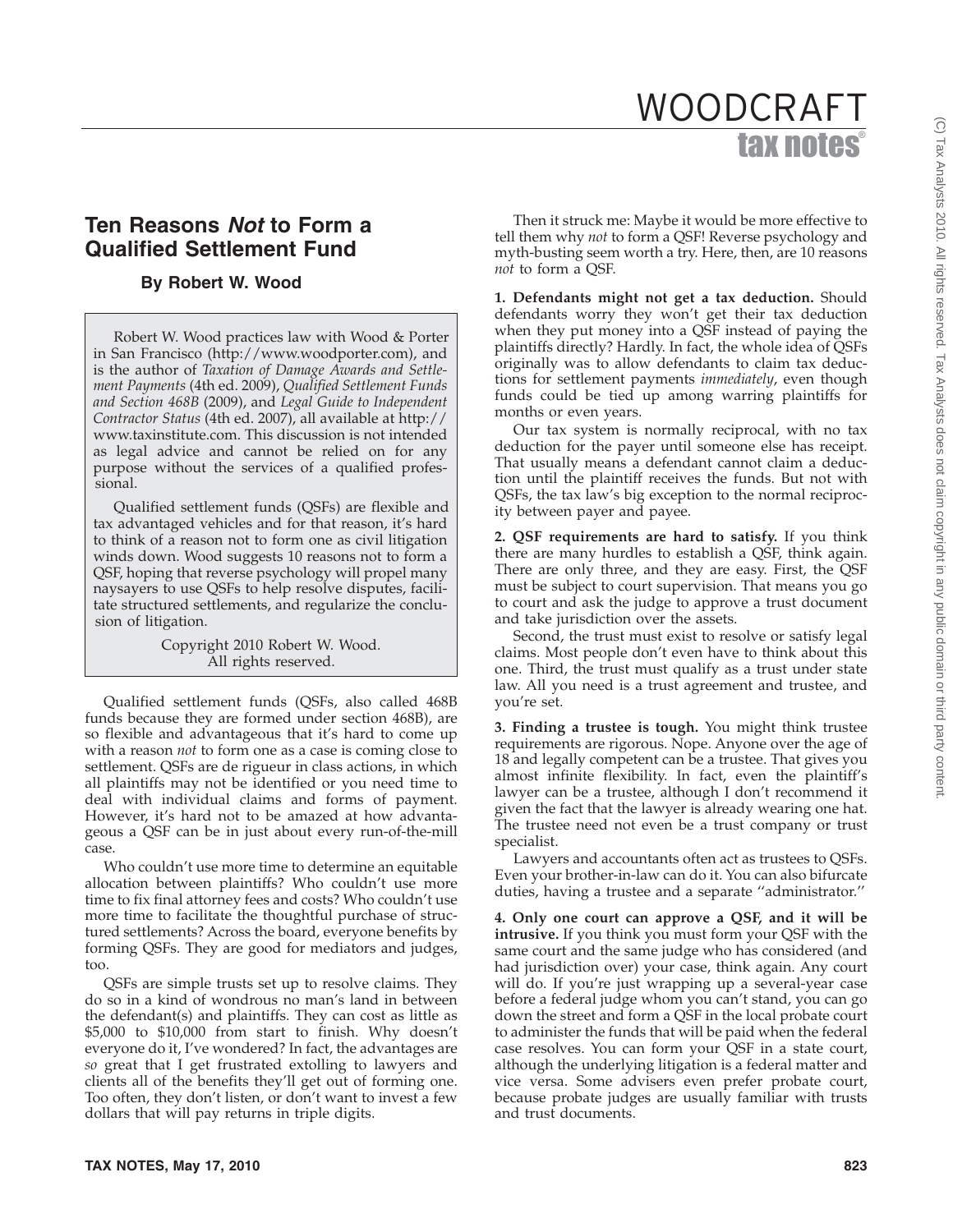And whatever court you select is unlikely to be intrusive unless you want it to be. A common objection I hear is that the court will be way too involved in distributions to satisfy the lawyers. This fear is entirely unfounded.

In fact, most judges hope they'll see you only when the QSF is formed, when money is contributed, when a settlement agreement is signed, and when the QSF is dissolved. Unless your trust document requires it — and you have control over writing your own trust document — QSFs need not go to court to make distributions. There's simply no need for excess court involvement.

**5. QSF tax treatment is bad or complicated.** Most trial lawyers know little about taxes, yet a common objection to forming a QSF is that the tax position (of the lawyer, the clients, or both) is somehow going to get more complicated. Nothing could be further from the truth. The rules are easy and straightforward.

A QSF must apply for and receive its own employer identification number from the IRS. That takes all of five minutes. Then the QSF files a simple tax return once a year, which is usually all the QSF lasts.

The QSF is taxed separately, but *not* on contributions from the defendants when they put their money in. Those are nontaxable contributions. In fact, the QSF is taxed only on the income (usually interest and dividends) it earns on those contributed funds. Against that income, the QSF gets to deduct trustee fees, lawyer fees, and other expenses. Often, it all zeroes out so no tax is due.

**6. The defendant can never get the money back.** The defendant may express concern that once it puts settlement money into the QSF, it can never get its money back, even if somehow the settlement unravels. Not true. That misconception arises because we often say that the defendant has to irrevocably pay the money and can't have an interest in the QSF.<sup>1</sup>

But this irrevocability is really a misnomer. If the settlement doesn't happen, no problem, the defendant can get its money back. You can even fund a QSF while a case is on appeal. One includes the express proviso that if the appellate court rules for the defendant, the money comes out of the QSF and back to the defendant.

What's more, the defendant *still* gets its tax deduction *immediately* on the contribution to the QSF. This is so even though the documents are explicit that the money can't be distributed to the plaintiffs while the case is on appeal, and that the money reverts to the defendant automatically if the court rules for the defendant.

**7. A QSF will mess up plaintiff's tax planning.** I sometimes hear plaintiffs or their lawyers worry that a QSF will destroy favorable tax language they have negotiated into a settlement agreement with the defendant(s). They may also fear that a QSF will somehow add another layer of Forms 1099, making tax returns and compliance more difficult. Both fears could not be more wrong.

In fact, the reverse is true. Adding a QSF almost invariably *improves* the plaintiffs' odds of getting their desired tax treatment. Plus, when plaintiff and defendant are negotiating a settlement but cannot agree on tax language or tax reporting, forming a QSF can bridge these difficulties. The QSF will allow the defendant to pay over the money and claim its deduction. Then, the plaintiffs can orchestrate *a second settlement agreement* with the QSF containing all the tax language they want.

**8. You can't or won't do structured settlements.** Structured settlements call for payments over time. They receive tax, financial planning, and asset protection advantages. Some structures are tax free and others are taxable. With or without a QSF, virtually every plaintiff can arrange one.

But one reason many don't is simply lack of time and expertise. A plaintiff overwhelmed with settlement details may not be ready to make financial decisions on the spot. Yet often the settlement process can't wait. QSFs facilitate that time, allowing plaintiffs to consider structures after the defendant is out of the picture and while the settlement monies are safe — and in a tax-free holding pattern — in the QSF.

The plaintiffs can then consider the form of structure, the exact annuity payout, family needs, etc. Plus, the plaintiff lawyers can choose to structure their legal fees, too. Of course, attorney fee structures can be done with or without a QSF. However, a QSF can give the lawyers time to work out the details *before* tax consequences attach to the legal fees.

**9. You have limited time with a QSF.** There is no time limit on the duration of a QSF. True, in practice QSFs usually exist for a short time, sometimes a matter of a few months. In simple cases, that can be enough time to determine who will get what, to resolve Medicare (or other) liens that may exist, to investigate and select structured settlements, and so on. In complex cases, however, QSFs can exist for many years, and there appears to be no outside time limit.

That is remarkable, given the normal tax rules of constructive receipt and economic benefit. With a QSF, monies are not treated as received by the plaintiff(s) or their lawyers until they are distributed by the QSF. Yet the defendant is entitled to a tax deduction as soon as the money is *contributed* to the QSF.

**10. You need many plaintiffs to make a QSF work.** QSFs are obviously invaluable in class actions, when the sheer number of plaintiffs means something has to give. Multiple defendants can also militate in favor of a QSF. But you hardly need that number for a QSF to make sense. Even two plaintiffs can benefit big time.

Whether one plaintiff is enough is an open question. The statute and the Treasury regulations suggest that a QSF should work fine if you have ''one or more'' claims.2 However, the IRS has never made its opinion on this known, and the structured settlement industry is divided (actually, *polarized* would be a better description of this

<sup>1</sup> *See* reg. section 1.468B-3(c)(2); and LTR 9839027, *Doc 98- 28997, 98 TNT 187-29*. <sup>2</sup>

*See* reg. section 1.468B-1(c)(2).